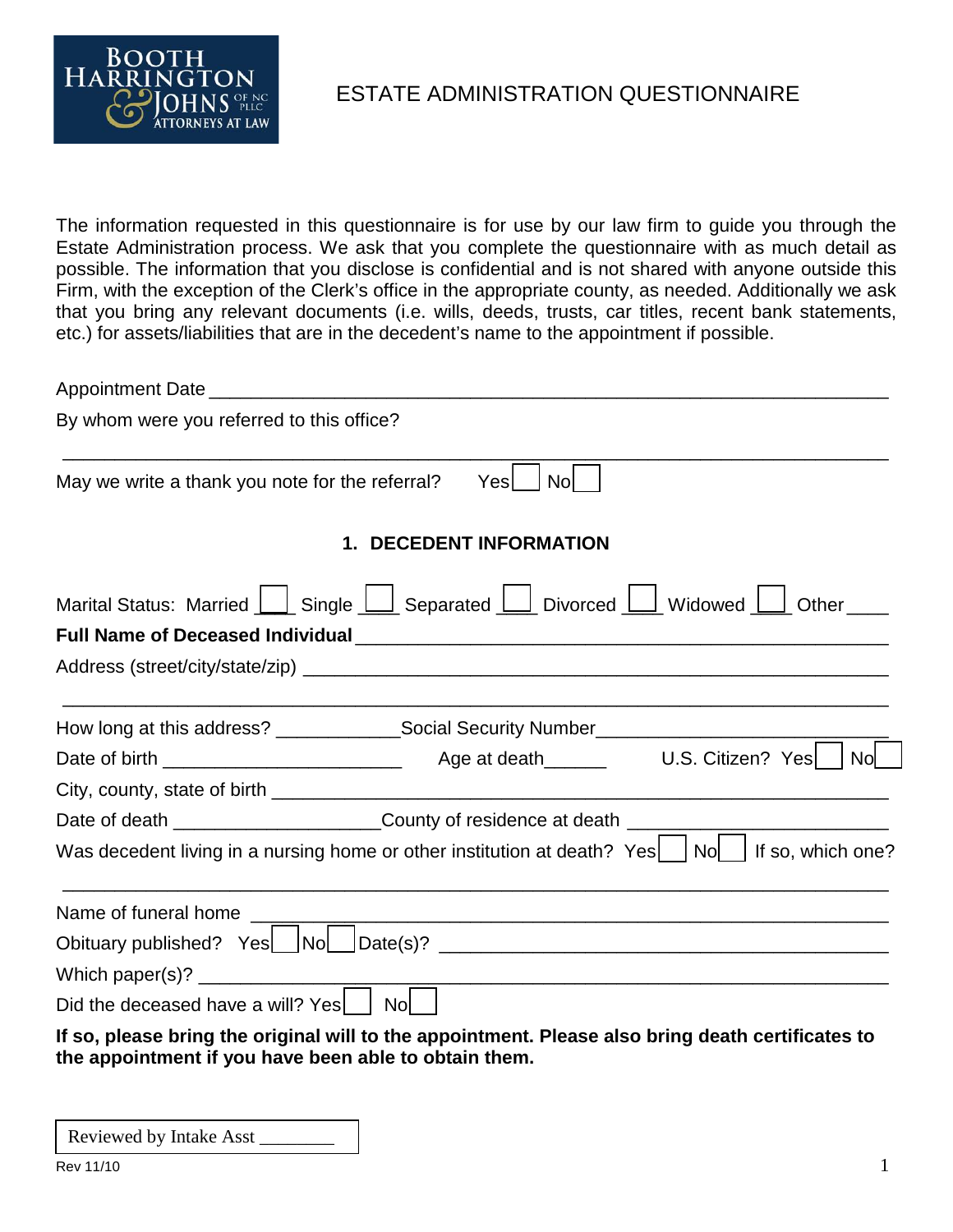# **2. EXECUTOR / ADMINISTRATOR INFORMATION**

# **Executor or Administrator (person responsible for handling the estate)**

| Relationship to decedent _________________________________Social Security # ________________________ |  |                      |
|------------------------------------------------------------------------------------------------------|--|----------------------|
|                                                                                                      |  | (at least last four) |
| Co-Executor or Co-Administrator (if applicable)                                                      |  |                      |
| Name                                                                                                 |  |                      |
|                                                                                                      |  |                      |
|                                                                                                      |  |                      |
|                                                                                                      |  |                      |
| Relationship to decedent __________________________________Social Security # ______________________  |  |                      |
|                                                                                                      |  | (at least last four) |

# **3. FAMILY MEMBERS OF DECEASED**

Please list in the following chart:

| <b>RELATION</b><br><b>TO</b><br><b>DECEDENT</b> | <b>NAME</b> | <b>ALIVE?</b><br><b>Y OR N</b> | <b>ADDRESS</b> | <b>MINOR?</b><br><b>Y OR N</b><br>Age? | <b>BENEFICIARY</b><br>OF WILL? |
|-------------------------------------------------|-------------|--------------------------------|----------------|----------------------------------------|--------------------------------|
| Spouse                                          |             |                                |                |                                        |                                |
| Ex-Spouse                                       |             |                                |                |                                        |                                |
| Son/Daughter                                    |             |                                |                |                                        |                                |
| Son/Daughter                                    |             |                                |                |                                        |                                |
| Son/Daughter                                    |             |                                |                |                                        |                                |
| Son/Daughter                                    |             |                                |                |                                        |                                |
| Grandchild                                      |             |                                |                |                                        |                                |
| Grandchild                                      |             |                                |                |                                        |                                |
| Grandchild                                      |             |                                |                |                                        |                                |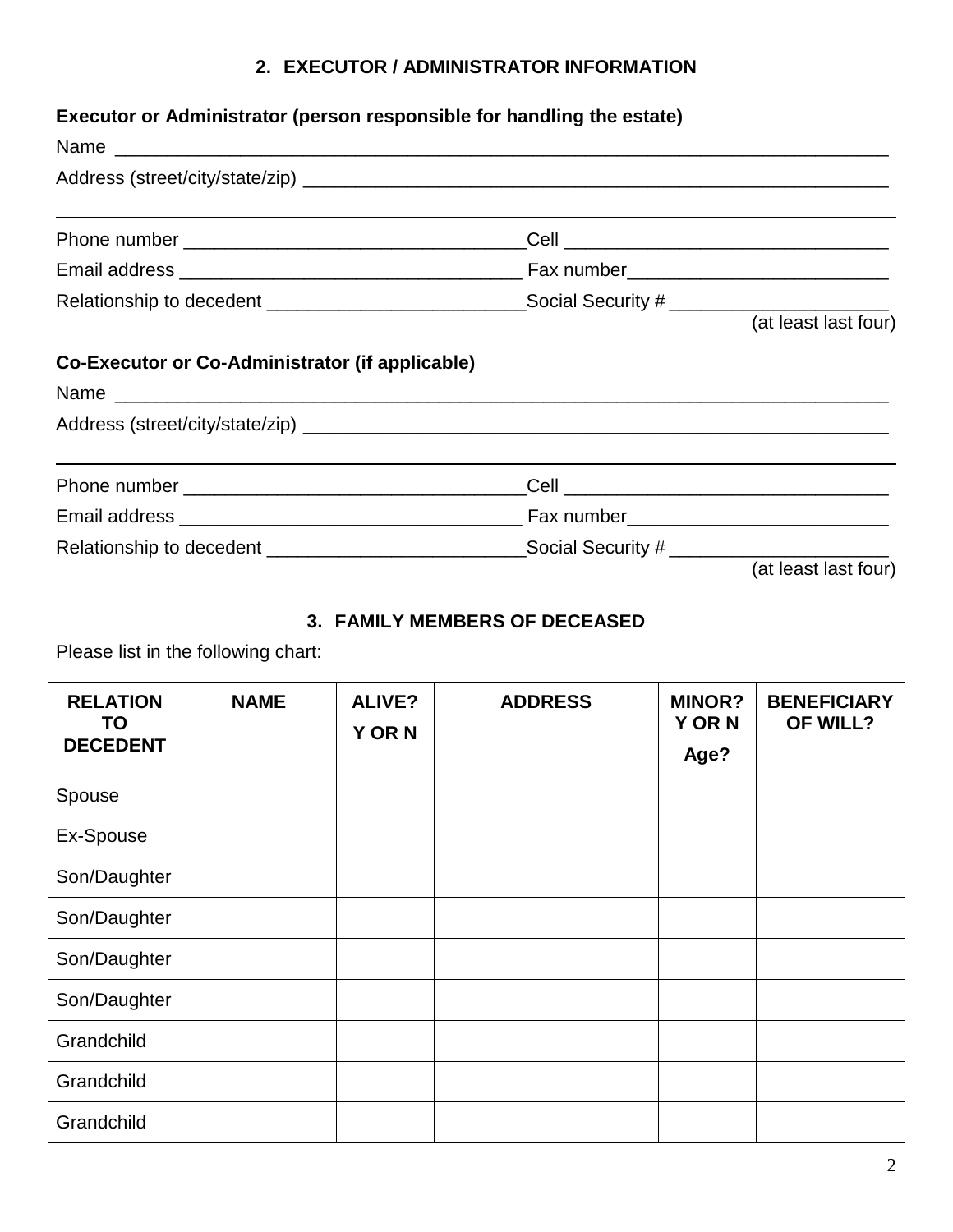| Mother         |  |  |  |
|----------------|--|--|--|
| Father         |  |  |  |
| Sister/Brother |  |  |  |
| Sister/Brother |  |  |  |
| Sister/Brother |  |  |  |
| Other          |  |  |  |

## **4. ASSETS**

Please complete the charts below with as much information as possible. If you need additional space, please attach separate sheets.

## **A. ACCOUNTS**

| <b>ACCT TYPE</b>         | <b>FINANCIAL</b><br><b>INSTITUTION(S)*</b><br><b>AND ACCT#</b> | APPROX.<br><b>AMOUNT IN</b><br><b>ACCOUNT AT</b><br><b>DEATH</b> | <b>JOINT</b><br>ACCT?<br><b>Y OR N</b> | <b>PAYABLE</b><br><b>ON</b><br><b>DEATH?</b><br><b>Y OR N</b> |
|--------------------------|----------------------------------------------------------------|------------------------------------------------------------------|----------------------------------------|---------------------------------------------------------------|
| <b>CHECKING ACCOUNT</b>  |                                                                |                                                                  |                                        |                                                               |
| <b>SAVINGS ACCOUNT</b>   |                                                                |                                                                  |                                        |                                                               |
| MONEY MARKET ACCT        |                                                                |                                                                  |                                        |                                                               |
| <b>CD ACCOUNT</b>        |                                                                |                                                                  |                                        |                                                               |
| <b>MUTUAL FUNDS</b>      |                                                                |                                                                  |                                        |                                                               |
| <b>STOCKS</b>            |                                                                |                                                                  |                                        |                                                               |
| <b>BONDS</b>             |                                                                |                                                                  |                                        |                                                               |
| <b>ANNUITIES</b>         |                                                                |                                                                  |                                        |                                                               |
| <b>IRA</b>               |                                                                |                                                                  |                                        |                                                               |
| 401K, 403B OR SIMILAR    |                                                                |                                                                  |                                        |                                                               |
| <b>PENSION</b>           |                                                                |                                                                  |                                        |                                                               |
| <b>NURSING HOME ACCT</b> |                                                                |                                                                  |                                        |                                                               |
| <b>OTHER</b>             |                                                                |                                                                  |                                        |                                                               |

\* We will need to contact all of the above listed financial institutions to obtain a copy of the signature card for each account. If you already have this information, please bring it to the appointment.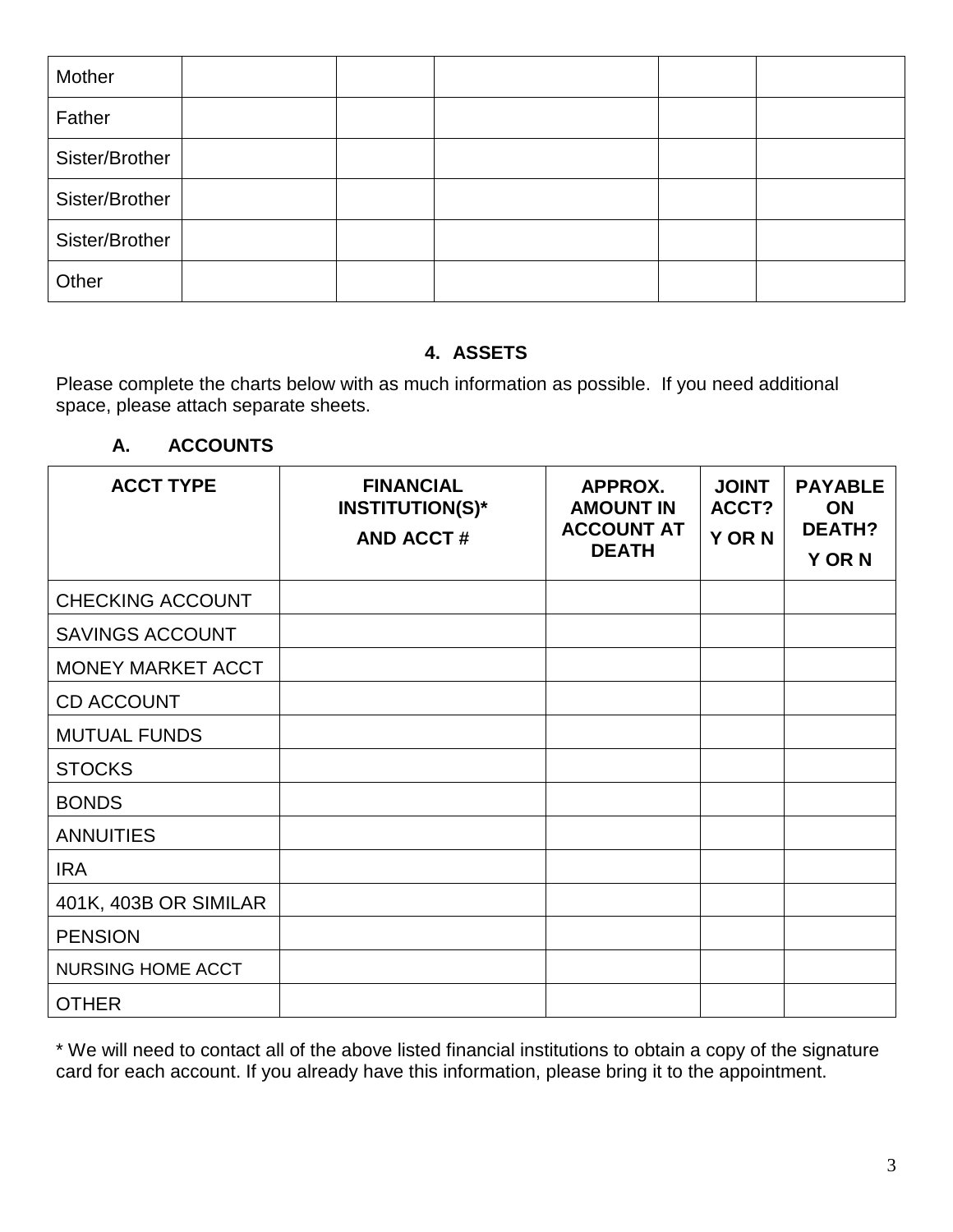#### **B. LIFE INSURANCE POLICIES**

| <b>COMPANY</b> | <b>POLICY NUMBER</b> | <b>DEATH</b><br><b>BENEFIT</b><br><b>AMOUNT</b> | <b>BENEFICIARY</b> | <b>OWNER</b> |
|----------------|----------------------|-------------------------------------------------|--------------------|--------------|
|                |                      |                                                 |                    |              |
|                |                      |                                                 |                    |              |

## **C. REAL PROPERTY**

| <b>PROPERTY</b><br><b>TYPE</b>                          | <b>ADDRESS</b> | <b>ASSESSED</b><br><b>TAX VALUE</b> | <b>FAIR</b><br><b>MARKET</b><br><b>VALUE</b> | <b>OWNED</b><br><b>JOINTLY?</b> |
|---------------------------------------------------------|----------------|-------------------------------------|----------------------------------------------|---------------------------------|
| <b>RESIDENCE</b>                                        |                |                                     |                                              |                                 |
| <b>VACATION</b><br><b>PROPERTY</b>                      |                |                                     |                                              |                                 |
| <b>ADDITIONAL</b><br><b>VACATION</b><br><b>PROPERTY</b> |                |                                     |                                              |                                 |
| <b>FARM</b><br><b>PROPERTY</b>                          |                |                                     |                                              |                                 |
| <b>OTHER FAMILY</b><br><b>PROPERTY</b>                  |                |                                     |                                              |                                 |
| <b>TIMESHARE</b>                                        |                |                                     |                                              |                                 |
| <b>OTHER</b>                                            |                |                                     |                                              |                                 |

#### **D. AUTOMOBILES**

| <b>YEAR</b> | <b>MAKE</b> | <b>MODEL</b> | <b>ASSESSED</b><br><b>TAX VALUE</b> | <b>BLUEBOOK</b><br><b>VALUE</b> | <b>NAME(S) ON</b><br><b>TITLE</b> |
|-------------|-------------|--------------|-------------------------------------|---------------------------------|-----------------------------------|
|             |             |              |                                     |                                 |                                   |
|             |             |              |                                     |                                 |                                   |

**E. OTHER ASSETS –** Please attach a separate sheet to describe any additional assets (including promissory notes or other debts owed to decedent and any interest in a business, partnership, or LLC).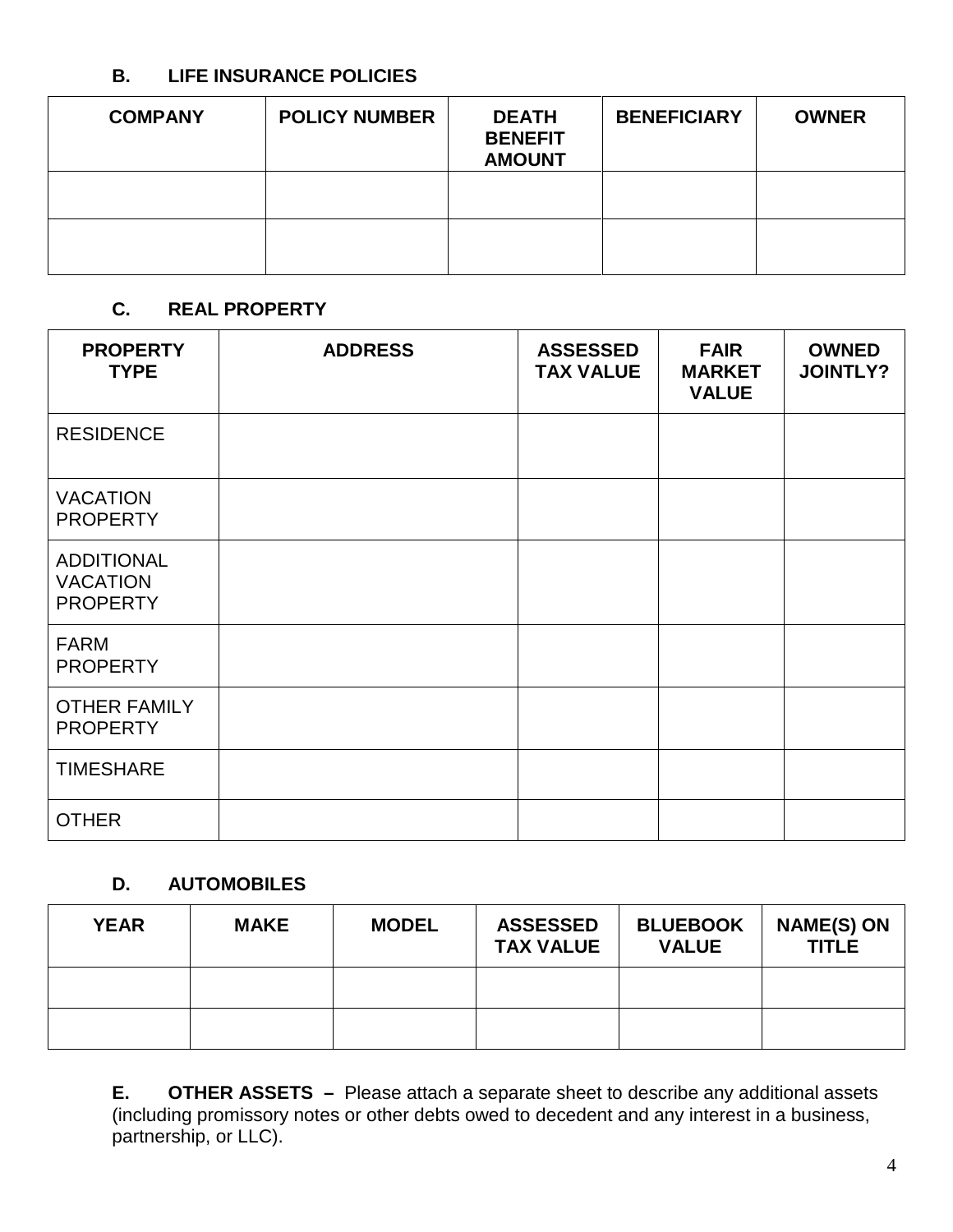## **5. LIABILITIES**

Please complete the chart below with as much information as possible. If you need additional space, please attach a separate sheet.

| <b>TYPE OF DEBT</b>                         | <b>OWNER OF DEBT</b><br>(Name of Bank or<br><b>Other Institution)</b> | <b>ACCT#</b> | <b>SECURED BY WHAT</b><br><b>PROPERTY?</b><br>(if any) |
|---------------------------------------------|-----------------------------------------------------------------------|--------------|--------------------------------------------------------|
| <b>HOME MORTGAGE</b>                        |                                                                       |              |                                                        |
| <b>EQUITY LINE OF</b><br><b>CREDIT</b>      |                                                                       |              |                                                        |
| <b>MORTGAGE ON</b><br><b>OTHER PROPERTY</b> |                                                                       |              |                                                        |
| <b>CAR LOAN</b>                             |                                                                       |              |                                                        |
| <b>NURSING HOME</b>                         |                                                                       |              |                                                        |
| <b>MEDICAL BILLS</b>                        |                                                                       |              |                                                        |
| <b>CREDIT CARD</b>                          |                                                                       |              |                                                        |
| <b>CREDIT CARD</b>                          |                                                                       |              |                                                        |
| <b>PROMISSORY</b><br><b>NOTE OR LOAN</b>    |                                                                       |              |                                                        |
| <b>OTHER</b>                                |                                                                       |              |                                                        |

#### **6. MISCELLANEOUS**

Do you have any other legal issues of which we should be aware? If yes, please explain. Use separate sheet if necessary.

It is important that the above information be as accurate as possible. This information helps the attorney to give you the best possible information in your conference.